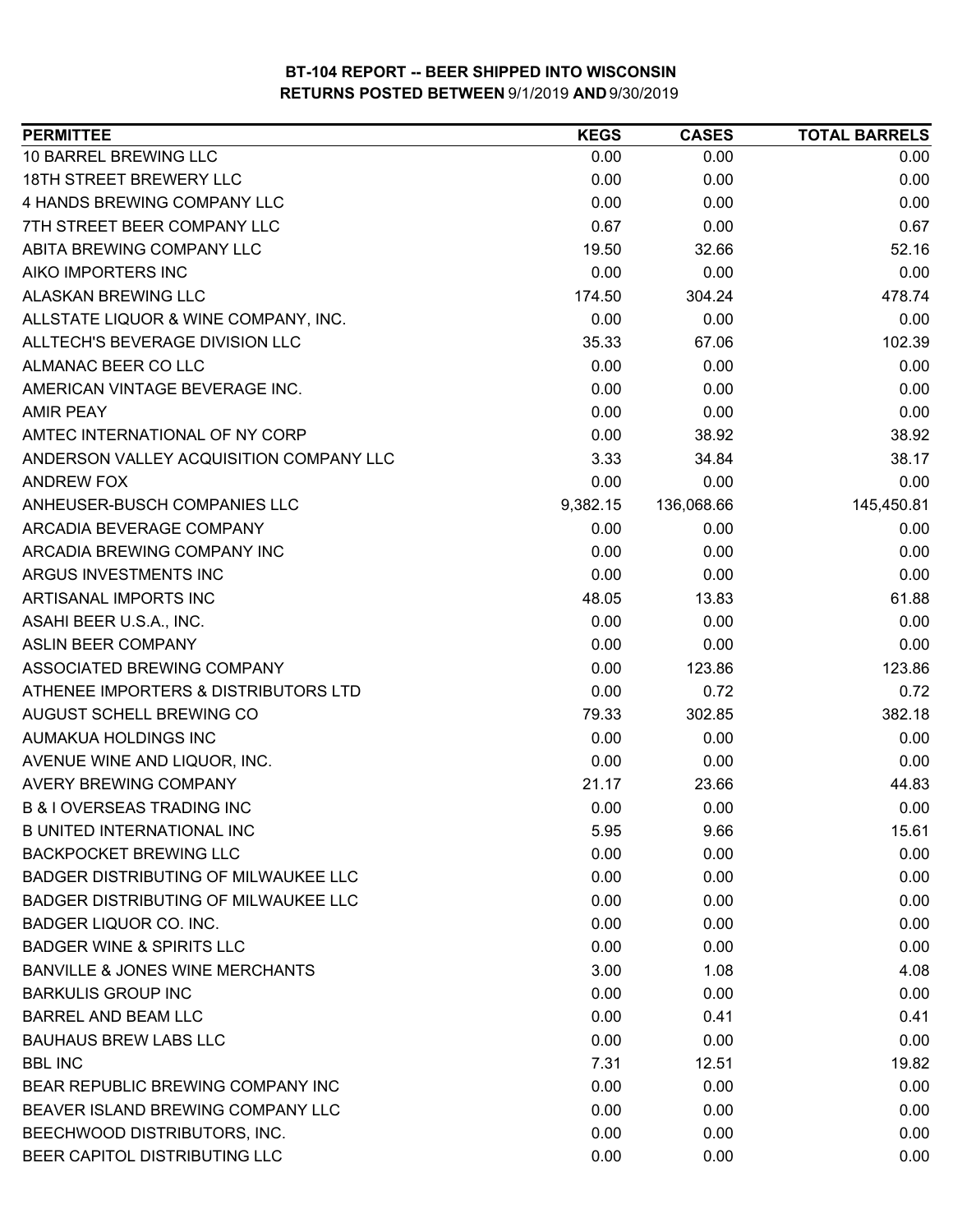| <b>BELLS BREWERY INC</b><br>809.27<br>341.75<br>1,151.02<br><b>BENT PADDLE BREWING COMPANY</b><br>210.29<br>89.08<br>121.21<br>0.00<br>BERNICK'S PEPSI-COLA OF DRESSER, INC.<br>0.00<br>0.00<br><b>BIG SKY BREWING CO</b><br>24.00<br>46.93<br>22.93<br>0.00<br>BILL'S DISTRIBUTING, LTD.<br>0.00<br>0.00<br><b>BINDING BRAUEREI USA INC</b><br>0.00<br>75.67<br>75.67<br><b>BLACK LIST BEER LLC</b><br>0.00<br>11.60<br>11.60<br><b>BLACKROCKS BREWERY LLC</b><br>12.33<br>46.00<br>58.33<br>0.00<br>BLUE BLOOD BREWING COMPANY, INC<br>0.00<br>0.00<br>BLUE POINT BREWING COMPANY INC<br>0.00<br>0.00<br>0.00<br><b>BLUME BRAUHAUS LLC</b><br>0.50<br>0.77<br>1.27<br><b>BOSTON BEER CORPORATION</b><br>7,881.71<br>8,405.04<br>523.33<br><b>BOULDER BEER INC</b><br>16.17<br>33.73<br>17.56<br>BRAU BROTHERS BREWING COMPANY, LLC<br>0.00<br>0.00<br>0.00<br>BREAKTHRU BEVERAGE GROUP LLC<br>0.00<br>0.00<br>0.00<br>BREAKTHRU BEVERAGE GROUP LLC<br>0.00<br>0.00<br>0.00<br>BREAKTHRU BEVERAGE WISCONSIN NORTH LLC<br>0.00<br>0.00<br>0.00<br><b>BRECKENRIDGE BREWERY LLC</b><br>0.00<br>0.00<br>0.00<br>12.59<br>62.62<br><b>BRIAN EWING</b><br>50.03<br>0.00<br>182.92<br>182.92<br>BROWN-FORMAN CORPORATION<br>0.00<br>BUFFALO CREEK BREWING LLC<br>0.00<br>0.00<br>0.00<br>0.00<br>C.J.W., INC.<br>0.00<br>CANAL STREET BREWING CO LLC<br>82.25<br>554.08<br>636.33<br>CAPITOL-HUSTING COMPANY, INC.<br>0.00<br>0.00<br>0.00<br>0.00<br>6.02<br>CARRIAGE HOUSE IMPORTS, LTD.<br>6.02<br>CASCADE BREWING COMPANY LLC<br>0.00<br>0.00<br>0.00<br>0.00<br>0.00<br>CENTRAL BEER IMPORT & EXPORT INC<br>0.00<br>29.34<br><b>CHAD YAKOBSON</b><br>6.68<br>22.66<br><b>CHAS A BERNICK INC</b><br>0.00<br>0.00<br>0.00<br><b>CHASE HEALEY</b><br>0.00<br>0.00<br>0.00<br>0.00<br>0.00<br>0.00<br><b>CHICAGO BREW WERKS INC</b><br>1.00<br>0.00<br>1.00<br>0.00<br><b>CHRISTIAN P SCHAEFER</b><br>29.69<br>29.69<br>CITY BREWING COMPANY, LLC<br>0.00<br>0.00<br>0.00<br>0.00<br>0.00<br>0.00<br>0.00<br><b>COLD SPRING BREWING COMPANY</b><br>0.00<br>0.00<br><b>COLLECTIVE ARTS USA LTD</b><br>49.54<br>24.38<br>25.16<br>CORONADO BREWING COMPANY INC<br>16.88<br>26.56<br>43.44<br>0.00<br>0.27<br>0.27<br>CRAFT BREW ALLIANCE INC<br>0.00<br>0.00<br>0.00<br><b>CRAFT REVOLUTION LLC</b><br>14.17<br>32.22<br>46.39<br><b>CROOK &amp; MARKER LLC</b><br>405.10<br>0.00<br>405.10<br><b>CROWN IMPORTS LLC</b><br>0.00<br>18,525.68<br>18,525.68<br>CRYSTAL LAKE BEER COMPANY<br>0.00<br>0.00<br>0.00 | <b>PERMITTEE</b>                 | <b>KEGS</b> | <b>CASES</b> | <b>TOTAL BARRELS</b> |
|---------------------------------------------------------------------------------------------------------------------------------------------------------------------------------------------------------------------------------------------------------------------------------------------------------------------------------------------------------------------------------------------------------------------------------------------------------------------------------------------------------------------------------------------------------------------------------------------------------------------------------------------------------------------------------------------------------------------------------------------------------------------------------------------------------------------------------------------------------------------------------------------------------------------------------------------------------------------------------------------------------------------------------------------------------------------------------------------------------------------------------------------------------------------------------------------------------------------------------------------------------------------------------------------------------------------------------------------------------------------------------------------------------------------------------------------------------------------------------------------------------------------------------------------------------------------------------------------------------------------------------------------------------------------------------------------------------------------------------------------------------------------------------------------------------------------------------------------------------------------------------------------------------------------------------------------------------------------------------------------------------------------------------------------------------------------------------------------------------------------------------------------------------------------------------------------------------------------------------------------------------------------------------------------------------------------------------------------------------------------------------------------------------------------------------------------------------------------------------------------------------|----------------------------------|-------------|--------------|----------------------|
|                                                                                                                                                                                                                                                                                                                                                                                                                                                                                                                                                                                                                                                                                                                                                                                                                                                                                                                                                                                                                                                                                                                                                                                                                                                                                                                                                                                                                                                                                                                                                                                                                                                                                                                                                                                                                                                                                                                                                                                                                                                                                                                                                                                                                                                                                                                                                                                                                                                                                                         |                                  |             |              |                      |
|                                                                                                                                                                                                                                                                                                                                                                                                                                                                                                                                                                                                                                                                                                                                                                                                                                                                                                                                                                                                                                                                                                                                                                                                                                                                                                                                                                                                                                                                                                                                                                                                                                                                                                                                                                                                                                                                                                                                                                                                                                                                                                                                                                                                                                                                                                                                                                                                                                                                                                         |                                  |             |              |                      |
|                                                                                                                                                                                                                                                                                                                                                                                                                                                                                                                                                                                                                                                                                                                                                                                                                                                                                                                                                                                                                                                                                                                                                                                                                                                                                                                                                                                                                                                                                                                                                                                                                                                                                                                                                                                                                                                                                                                                                                                                                                                                                                                                                                                                                                                                                                                                                                                                                                                                                                         |                                  |             |              |                      |
|                                                                                                                                                                                                                                                                                                                                                                                                                                                                                                                                                                                                                                                                                                                                                                                                                                                                                                                                                                                                                                                                                                                                                                                                                                                                                                                                                                                                                                                                                                                                                                                                                                                                                                                                                                                                                                                                                                                                                                                                                                                                                                                                                                                                                                                                                                                                                                                                                                                                                                         |                                  |             |              |                      |
|                                                                                                                                                                                                                                                                                                                                                                                                                                                                                                                                                                                                                                                                                                                                                                                                                                                                                                                                                                                                                                                                                                                                                                                                                                                                                                                                                                                                                                                                                                                                                                                                                                                                                                                                                                                                                                                                                                                                                                                                                                                                                                                                                                                                                                                                                                                                                                                                                                                                                                         |                                  |             |              |                      |
|                                                                                                                                                                                                                                                                                                                                                                                                                                                                                                                                                                                                                                                                                                                                                                                                                                                                                                                                                                                                                                                                                                                                                                                                                                                                                                                                                                                                                                                                                                                                                                                                                                                                                                                                                                                                                                                                                                                                                                                                                                                                                                                                                                                                                                                                                                                                                                                                                                                                                                         |                                  |             |              |                      |
|                                                                                                                                                                                                                                                                                                                                                                                                                                                                                                                                                                                                                                                                                                                                                                                                                                                                                                                                                                                                                                                                                                                                                                                                                                                                                                                                                                                                                                                                                                                                                                                                                                                                                                                                                                                                                                                                                                                                                                                                                                                                                                                                                                                                                                                                                                                                                                                                                                                                                                         |                                  |             |              |                      |
|                                                                                                                                                                                                                                                                                                                                                                                                                                                                                                                                                                                                                                                                                                                                                                                                                                                                                                                                                                                                                                                                                                                                                                                                                                                                                                                                                                                                                                                                                                                                                                                                                                                                                                                                                                                                                                                                                                                                                                                                                                                                                                                                                                                                                                                                                                                                                                                                                                                                                                         |                                  |             |              |                      |
|                                                                                                                                                                                                                                                                                                                                                                                                                                                                                                                                                                                                                                                                                                                                                                                                                                                                                                                                                                                                                                                                                                                                                                                                                                                                                                                                                                                                                                                                                                                                                                                                                                                                                                                                                                                                                                                                                                                                                                                                                                                                                                                                                                                                                                                                                                                                                                                                                                                                                                         |                                  |             |              |                      |
|                                                                                                                                                                                                                                                                                                                                                                                                                                                                                                                                                                                                                                                                                                                                                                                                                                                                                                                                                                                                                                                                                                                                                                                                                                                                                                                                                                                                                                                                                                                                                                                                                                                                                                                                                                                                                                                                                                                                                                                                                                                                                                                                                                                                                                                                                                                                                                                                                                                                                                         |                                  |             |              |                      |
|                                                                                                                                                                                                                                                                                                                                                                                                                                                                                                                                                                                                                                                                                                                                                                                                                                                                                                                                                                                                                                                                                                                                                                                                                                                                                                                                                                                                                                                                                                                                                                                                                                                                                                                                                                                                                                                                                                                                                                                                                                                                                                                                                                                                                                                                                                                                                                                                                                                                                                         |                                  |             |              |                      |
|                                                                                                                                                                                                                                                                                                                                                                                                                                                                                                                                                                                                                                                                                                                                                                                                                                                                                                                                                                                                                                                                                                                                                                                                                                                                                                                                                                                                                                                                                                                                                                                                                                                                                                                                                                                                                                                                                                                                                                                                                                                                                                                                                                                                                                                                                                                                                                                                                                                                                                         |                                  |             |              |                      |
|                                                                                                                                                                                                                                                                                                                                                                                                                                                                                                                                                                                                                                                                                                                                                                                                                                                                                                                                                                                                                                                                                                                                                                                                                                                                                                                                                                                                                                                                                                                                                                                                                                                                                                                                                                                                                                                                                                                                                                                                                                                                                                                                                                                                                                                                                                                                                                                                                                                                                                         |                                  |             |              |                      |
|                                                                                                                                                                                                                                                                                                                                                                                                                                                                                                                                                                                                                                                                                                                                                                                                                                                                                                                                                                                                                                                                                                                                                                                                                                                                                                                                                                                                                                                                                                                                                                                                                                                                                                                                                                                                                                                                                                                                                                                                                                                                                                                                                                                                                                                                                                                                                                                                                                                                                                         |                                  |             |              |                      |
|                                                                                                                                                                                                                                                                                                                                                                                                                                                                                                                                                                                                                                                                                                                                                                                                                                                                                                                                                                                                                                                                                                                                                                                                                                                                                                                                                                                                                                                                                                                                                                                                                                                                                                                                                                                                                                                                                                                                                                                                                                                                                                                                                                                                                                                                                                                                                                                                                                                                                                         |                                  |             |              |                      |
|                                                                                                                                                                                                                                                                                                                                                                                                                                                                                                                                                                                                                                                                                                                                                                                                                                                                                                                                                                                                                                                                                                                                                                                                                                                                                                                                                                                                                                                                                                                                                                                                                                                                                                                                                                                                                                                                                                                                                                                                                                                                                                                                                                                                                                                                                                                                                                                                                                                                                                         |                                  |             |              |                      |
|                                                                                                                                                                                                                                                                                                                                                                                                                                                                                                                                                                                                                                                                                                                                                                                                                                                                                                                                                                                                                                                                                                                                                                                                                                                                                                                                                                                                                                                                                                                                                                                                                                                                                                                                                                                                                                                                                                                                                                                                                                                                                                                                                                                                                                                                                                                                                                                                                                                                                                         |                                  |             |              |                      |
|                                                                                                                                                                                                                                                                                                                                                                                                                                                                                                                                                                                                                                                                                                                                                                                                                                                                                                                                                                                                                                                                                                                                                                                                                                                                                                                                                                                                                                                                                                                                                                                                                                                                                                                                                                                                                                                                                                                                                                                                                                                                                                                                                                                                                                                                                                                                                                                                                                                                                                         |                                  |             |              |                      |
|                                                                                                                                                                                                                                                                                                                                                                                                                                                                                                                                                                                                                                                                                                                                                                                                                                                                                                                                                                                                                                                                                                                                                                                                                                                                                                                                                                                                                                                                                                                                                                                                                                                                                                                                                                                                                                                                                                                                                                                                                                                                                                                                                                                                                                                                                                                                                                                                                                                                                                         |                                  |             |              |                      |
|                                                                                                                                                                                                                                                                                                                                                                                                                                                                                                                                                                                                                                                                                                                                                                                                                                                                                                                                                                                                                                                                                                                                                                                                                                                                                                                                                                                                                                                                                                                                                                                                                                                                                                                                                                                                                                                                                                                                                                                                                                                                                                                                                                                                                                                                                                                                                                                                                                                                                                         |                                  |             |              |                      |
|                                                                                                                                                                                                                                                                                                                                                                                                                                                                                                                                                                                                                                                                                                                                                                                                                                                                                                                                                                                                                                                                                                                                                                                                                                                                                                                                                                                                                                                                                                                                                                                                                                                                                                                                                                                                                                                                                                                                                                                                                                                                                                                                                                                                                                                                                                                                                                                                                                                                                                         |                                  |             |              |                      |
|                                                                                                                                                                                                                                                                                                                                                                                                                                                                                                                                                                                                                                                                                                                                                                                                                                                                                                                                                                                                                                                                                                                                                                                                                                                                                                                                                                                                                                                                                                                                                                                                                                                                                                                                                                                                                                                                                                                                                                                                                                                                                                                                                                                                                                                                                                                                                                                                                                                                                                         |                                  |             |              |                      |
|                                                                                                                                                                                                                                                                                                                                                                                                                                                                                                                                                                                                                                                                                                                                                                                                                                                                                                                                                                                                                                                                                                                                                                                                                                                                                                                                                                                                                                                                                                                                                                                                                                                                                                                                                                                                                                                                                                                                                                                                                                                                                                                                                                                                                                                                                                                                                                                                                                                                                                         |                                  |             |              |                      |
|                                                                                                                                                                                                                                                                                                                                                                                                                                                                                                                                                                                                                                                                                                                                                                                                                                                                                                                                                                                                                                                                                                                                                                                                                                                                                                                                                                                                                                                                                                                                                                                                                                                                                                                                                                                                                                                                                                                                                                                                                                                                                                                                                                                                                                                                                                                                                                                                                                                                                                         |                                  |             |              |                      |
|                                                                                                                                                                                                                                                                                                                                                                                                                                                                                                                                                                                                                                                                                                                                                                                                                                                                                                                                                                                                                                                                                                                                                                                                                                                                                                                                                                                                                                                                                                                                                                                                                                                                                                                                                                                                                                                                                                                                                                                                                                                                                                                                                                                                                                                                                                                                                                                                                                                                                                         |                                  |             |              |                      |
|                                                                                                                                                                                                                                                                                                                                                                                                                                                                                                                                                                                                                                                                                                                                                                                                                                                                                                                                                                                                                                                                                                                                                                                                                                                                                                                                                                                                                                                                                                                                                                                                                                                                                                                                                                                                                                                                                                                                                                                                                                                                                                                                                                                                                                                                                                                                                                                                                                                                                                         |                                  |             |              |                      |
|                                                                                                                                                                                                                                                                                                                                                                                                                                                                                                                                                                                                                                                                                                                                                                                                                                                                                                                                                                                                                                                                                                                                                                                                                                                                                                                                                                                                                                                                                                                                                                                                                                                                                                                                                                                                                                                                                                                                                                                                                                                                                                                                                                                                                                                                                                                                                                                                                                                                                                         |                                  |             |              |                      |
|                                                                                                                                                                                                                                                                                                                                                                                                                                                                                                                                                                                                                                                                                                                                                                                                                                                                                                                                                                                                                                                                                                                                                                                                                                                                                                                                                                                                                                                                                                                                                                                                                                                                                                                                                                                                                                                                                                                                                                                                                                                                                                                                                                                                                                                                                                                                                                                                                                                                                                         |                                  |             |              |                      |
|                                                                                                                                                                                                                                                                                                                                                                                                                                                                                                                                                                                                                                                                                                                                                                                                                                                                                                                                                                                                                                                                                                                                                                                                                                                                                                                                                                                                                                                                                                                                                                                                                                                                                                                                                                                                                                                                                                                                                                                                                                                                                                                                                                                                                                                                                                                                                                                                                                                                                                         |                                  |             |              |                      |
|                                                                                                                                                                                                                                                                                                                                                                                                                                                                                                                                                                                                                                                                                                                                                                                                                                                                                                                                                                                                                                                                                                                                                                                                                                                                                                                                                                                                                                                                                                                                                                                                                                                                                                                                                                                                                                                                                                                                                                                                                                                                                                                                                                                                                                                                                                                                                                                                                                                                                                         |                                  |             |              |                      |
|                                                                                                                                                                                                                                                                                                                                                                                                                                                                                                                                                                                                                                                                                                                                                                                                                                                                                                                                                                                                                                                                                                                                                                                                                                                                                                                                                                                                                                                                                                                                                                                                                                                                                                                                                                                                                                                                                                                                                                                                                                                                                                                                                                                                                                                                                                                                                                                                                                                                                                         | <b>CHATHAM IMPORTS INC</b>       |             |              |                      |
|                                                                                                                                                                                                                                                                                                                                                                                                                                                                                                                                                                                                                                                                                                                                                                                                                                                                                                                                                                                                                                                                                                                                                                                                                                                                                                                                                                                                                                                                                                                                                                                                                                                                                                                                                                                                                                                                                                                                                                                                                                                                                                                                                                                                                                                                                                                                                                                                                                                                                                         |                                  |             |              |                      |
|                                                                                                                                                                                                                                                                                                                                                                                                                                                                                                                                                                                                                                                                                                                                                                                                                                                                                                                                                                                                                                                                                                                                                                                                                                                                                                                                                                                                                                                                                                                                                                                                                                                                                                                                                                                                                                                                                                                                                                                                                                                                                                                                                                                                                                                                                                                                                                                                                                                                                                         |                                  |             |              |                      |
|                                                                                                                                                                                                                                                                                                                                                                                                                                                                                                                                                                                                                                                                                                                                                                                                                                                                                                                                                                                                                                                                                                                                                                                                                                                                                                                                                                                                                                                                                                                                                                                                                                                                                                                                                                                                                                                                                                                                                                                                                                                                                                                                                                                                                                                                                                                                                                                                                                                                                                         |                                  |             |              |                      |
|                                                                                                                                                                                                                                                                                                                                                                                                                                                                                                                                                                                                                                                                                                                                                                                                                                                                                                                                                                                                                                                                                                                                                                                                                                                                                                                                                                                                                                                                                                                                                                                                                                                                                                                                                                                                                                                                                                                                                                                                                                                                                                                                                                                                                                                                                                                                                                                                                                                                                                         | <b>CLASSIC BREWING COMPANY</b>   |             |              |                      |
|                                                                                                                                                                                                                                                                                                                                                                                                                                                                                                                                                                                                                                                                                                                                                                                                                                                                                                                                                                                                                                                                                                                                                                                                                                                                                                                                                                                                                                                                                                                                                                                                                                                                                                                                                                                                                                                                                                                                                                                                                                                                                                                                                                                                                                                                                                                                                                                                                                                                                                         |                                  |             |              |                      |
|                                                                                                                                                                                                                                                                                                                                                                                                                                                                                                                                                                                                                                                                                                                                                                                                                                                                                                                                                                                                                                                                                                                                                                                                                                                                                                                                                                                                                                                                                                                                                                                                                                                                                                                                                                                                                                                                                                                                                                                                                                                                                                                                                                                                                                                                                                                                                                                                                                                                                                         |                                  |             |              |                      |
|                                                                                                                                                                                                                                                                                                                                                                                                                                                                                                                                                                                                                                                                                                                                                                                                                                                                                                                                                                                                                                                                                                                                                                                                                                                                                                                                                                                                                                                                                                                                                                                                                                                                                                                                                                                                                                                                                                                                                                                                                                                                                                                                                                                                                                                                                                                                                                                                                                                                                                         |                                  |             |              |                      |
|                                                                                                                                                                                                                                                                                                                                                                                                                                                                                                                                                                                                                                                                                                                                                                                                                                                                                                                                                                                                                                                                                                                                                                                                                                                                                                                                                                                                                                                                                                                                                                                                                                                                                                                                                                                                                                                                                                                                                                                                                                                                                                                                                                                                                                                                                                                                                                                                                                                                                                         | <b>CRACOVIA BRANDS INC</b>       |             |              |                      |
|                                                                                                                                                                                                                                                                                                                                                                                                                                                                                                                                                                                                                                                                                                                                                                                                                                                                                                                                                                                                                                                                                                                                                                                                                                                                                                                                                                                                                                                                                                                                                                                                                                                                                                                                                                                                                                                                                                                                                                                                                                                                                                                                                                                                                                                                                                                                                                                                                                                                                                         |                                  |             |              |                      |
|                                                                                                                                                                                                                                                                                                                                                                                                                                                                                                                                                                                                                                                                                                                                                                                                                                                                                                                                                                                                                                                                                                                                                                                                                                                                                                                                                                                                                                                                                                                                                                                                                                                                                                                                                                                                                                                                                                                                                                                                                                                                                                                                                                                                                                                                                                                                                                                                                                                                                                         |                                  |             |              |                      |
|                                                                                                                                                                                                                                                                                                                                                                                                                                                                                                                                                                                                                                                                                                                                                                                                                                                                                                                                                                                                                                                                                                                                                                                                                                                                                                                                                                                                                                                                                                                                                                                                                                                                                                                                                                                                                                                                                                                                                                                                                                                                                                                                                                                                                                                                                                                                                                                                                                                                                                         |                                  |             |              |                      |
|                                                                                                                                                                                                                                                                                                                                                                                                                                                                                                                                                                                                                                                                                                                                                                                                                                                                                                                                                                                                                                                                                                                                                                                                                                                                                                                                                                                                                                                                                                                                                                                                                                                                                                                                                                                                                                                                                                                                                                                                                                                                                                                                                                                                                                                                                                                                                                                                                                                                                                         |                                  |             |              |                      |
|                                                                                                                                                                                                                                                                                                                                                                                                                                                                                                                                                                                                                                                                                                                                                                                                                                                                                                                                                                                                                                                                                                                                                                                                                                                                                                                                                                                                                                                                                                                                                                                                                                                                                                                                                                                                                                                                                                                                                                                                                                                                                                                                                                                                                                                                                                                                                                                                                                                                                                         |                                  |             |              |                      |
|                                                                                                                                                                                                                                                                                                                                                                                                                                                                                                                                                                                                                                                                                                                                                                                                                                                                                                                                                                                                                                                                                                                                                                                                                                                                                                                                                                                                                                                                                                                                                                                                                                                                                                                                                                                                                                                                                                                                                                                                                                                                                                                                                                                                                                                                                                                                                                                                                                                                                                         | CUSTOM CALIFORNIA CRAFT BEER LLC | 0.00        | 0.00         | 0.00                 |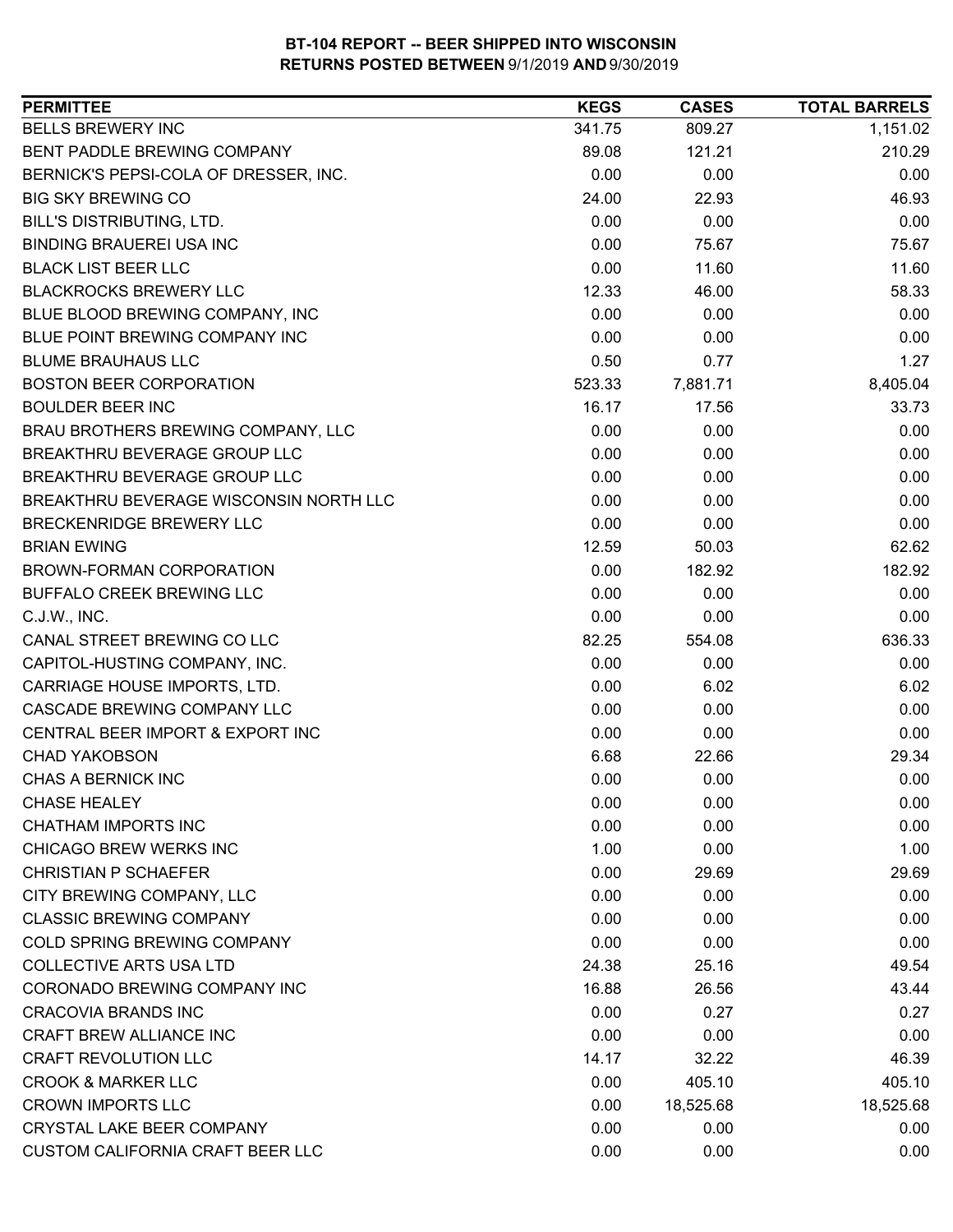| <b>PERMITTEE</b>                           | <b>KEGS</b> | <b>CASES</b> | <b>TOTAL BARRELS</b> |
|--------------------------------------------|-------------|--------------|----------------------|
| D&V INTERNATIONAL INC                      | 26.84       | 8.61         | 35.45                |
| DANGEROUS MAN BREWING COMPANY LLC          | 0.00        | 0.00         | 0.00                 |
| <b>DANNY RAKOVIC</b>                       | 0.00        | 0.00         | 0.00                 |
| DAPPER BREWING COMPANY LLC                 | 3.50        | 4.07         | 7.57                 |
| DEAN DISTRIBUTING, INC.                    | 0.00        | 0.00         | 0.00                 |
| DEAN DISTRIBUTING, INC.                    | 0.00        | 0.00         | 0.00                 |
| <b>DEBORAH MARIE WINTER</b>                | 0.00        | 0.00         | 0.00                 |
| DESCHUTES BREWERY INC                      | 124.36      | 336.26       | 460.62               |
| DESTIHL HOLDINGS LLC                       | 28.00       | 41.37        | 69.37                |
| DETROIT RIVERTOWN BREWING LLC              | 0.00        | 0.00         | 0.00                 |
| DIAGEO BEER COMPANY USA                    | 422.56      | 2,691.34     | 3,113.90             |
| DISCOUNT LIQUOR, INC.                      | 0.00        | 0.00         | 0.00                 |
| DOANE DISTRIBUTING, INC.                   | 0.00        | 0.00         | 0.00                 |
| DOGFISH HEAD CRAFT BREWERY LLC             | 48.98       | 228.78       | 277.76               |
| DOYNA LTD                                  | 0.00        | 0.00         | 0.00                 |
| DUVEL MOORTGAT USA LTD                     | 20.03       | 76.77        | 96.80                |
| <b>DYNAMITE BREWING LLC</b>                | 0.84        | 6.33         | 7.17                 |
| E & J GALLO WINERY                         | 0.00        | 6.84         | 6.84                 |
| EASTERN LIQUORS USA INC                    | 0.00        | 0.00         | 0.00                 |
| EINSTOK BEER COMPANY LP                    | 0.00        | 0.00         | 0.00                 |
| EL DORADO BEVERAGE CO                      | 0.00        | 0.00         | 0.00                 |
| ELYSIAN BREWING COMPANY INC                | 0.00        | 0.00         | 0.00                 |
| EPIC BREWING COMPANY LLC                   | 0.00        | 0.00         | 0.00                 |
| EPIC BREWING COMPANY LLC                   | 15.50       | 28.50        | 44.00                |
| <b>EQUILIBRIUM BREWERY LLC</b>             | 0.00        | 0.00         | 0.00                 |
| FABIANO BROTHERS - WISCONSIN LLC           | 0.00        | 0.00         | 0.00                 |
| FAIR STATE BREWING COOPERATIVE             | 8.00        | 16.16        | 24.16                |
| FINNEGANS BREW CO LLC                      | 1.67        | 0.00         | 1.67                 |
| FISH BREWING CO                            | 0.00        | 0.00         | 0.00                 |
| FLANIGAN DISTRIBUTING OF DOOR COUNTY, INC. | 0.00        | 0.00         | 0.00                 |
| <b>FLYING DOG BREWERY LLLP</b>             | 0.00        | 31.50        | 31.50                |
| FOREIGN OBJECTS BEER COMPANY LLC           | 0.00        | 0.00         | 0.00                 |
| FOUR SEASONS BEER DISTRIBUTORS INC         | 0.00        | 0.00         | 0.00                 |
| FRANK BEER DISTRIBUTORS, INC.              | 0.00        | 0.00         | 0.00                 |
| FRANK BEER SOUTH LLC                       | 0.00        | 0.00         | 0.00                 |
| FRANK LIQUOR COMPANY, INC.                 | 0.00        | 0.00         | 0.00                 |
| FRANK LIQUORS OF LA CROSSE, INC.           | 0.00        | 0.00         | 0.00                 |
| FRED R KARM JR                             | 0.00        | 0.00         | 0.00                 |
| FULTON STREET BREWERY LLC                  | 0.00        | 0.00         | 0.00                 |
| <b>G &amp; F DISTRIBUTING INC</b>          | 0.00        | 0.00         | 0.00                 |
| <b>G K SKAGGS INC</b>                      | $-10.16$    | 0.00         | $-10.16$             |
| GELOSO BEVERAGE GROUP LLC                  | 0.00        | 0.00         | 0.00                 |
| <b>GENERAL BEER DISTRIBUTORS CO.</b>       | 0.00        | 0.00         | 0.00                 |
| GENERAL BEER DISTRIBUTORS CO. - MILWAUKEE  | 0.00        | 0.00         | 0.00                 |
| <b>GENERAL BEER-NORTHEAST INC</b>          | 0.00        | 0.00         | 0.00                 |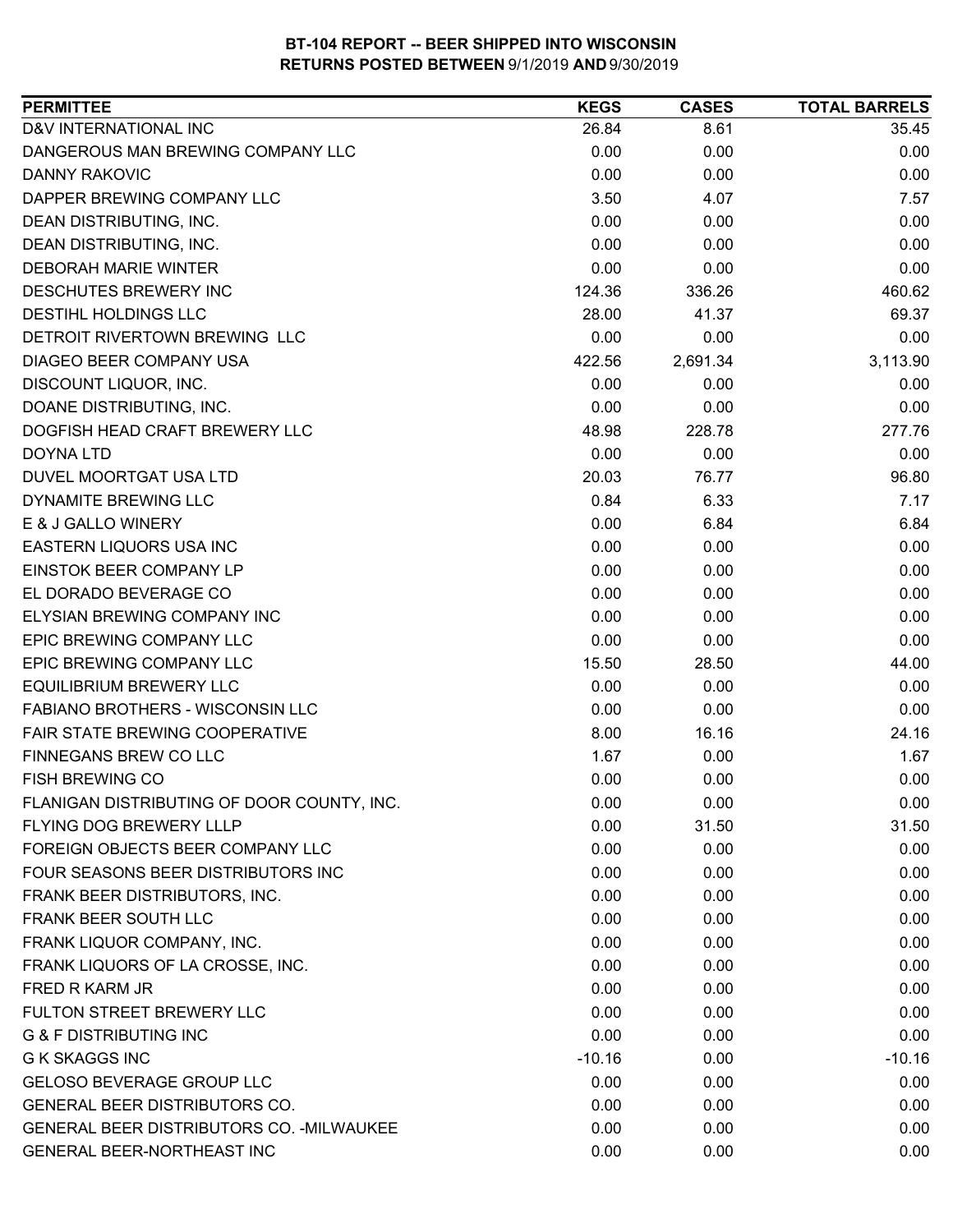| <b>PERMITTEE</b>                            | <b>KEGS</b> | <b>CASES</b> | <b>TOTAL BARRELS</b> |
|---------------------------------------------|-------------|--------------|----------------------|
| GENERAL BEER-NORTHEAST INC                  | 0.00        | 0.00         | 0.00                 |
| GENERAL BEER-NORTHWEST, INC.                | 0.00        | 0.00         | 0.00                 |
| GENERAL BEER-NORTHWEST, INC.                | 0.00        | 0.00         | 0.00                 |
| GENERAL BEER-NORTHWEST, INC.                | 0.00        | 0.00         | 0.00                 |
| GENERAL BEVERAGE SALES CO.                  | 0.00        | 0.00         | 0.00                 |
| GENERAL BEVERAGE SALES CO. - OSHKOSH        | 0.00        | 0.00         | 0.00                 |
| <b>GENERAL BEVERAGE SALES CO.-MILWAUKEE</b> | 0.00        | 0.00         | 0.00                 |
| <b>GENERATIONS BREWING COMPANY LLC</b>      | 4.83        | 5.22         | 10.05                |
| <b>GEORGE BOZIC JR</b>                      | 0.00        | 0.00         | 0.00                 |
| <b>GLOBAL VILLAGE IMPORTS LLC</b>           | 0.00        | 4.06         | 4.06                 |
| <b>GMB PARTNERS LLC</b>                     | 27.67       | 63.63        | 91.30                |
| <b>GO CRAFT BIER, INC</b>                   | 0.00        | 2.44         | 2.44                 |
| <b>GOOD OMEN BOTTLING LLC</b>               | 0.00        | 0.00         | 0.00                 |
| <b>GRAYSCALE BREWING LLC</b>                | 0.00        | 0.00         | 0.00                 |
| <b>GREAT CENTRAL BREWING LLC</b>            | 0.00        | 0.00         | 0.00                 |
| <b>GREEN BENCH BREWING CO LLC</b>           | 0.00        | 0.00         | 0.00                 |
| <b>GREGORY S HARDMAN</b>                    | 0.00        | 0.00         | 0.00                 |
| H C FOODS CO LTD                            | 0.00        | 0.00         | 0.00                 |
| HARPOON DISTRIBUTING COMPANY                | 16.06       | 25.13        | 41.19                |
| HEINEKEN USA INCORPORATED                   | 70.04       | 2,890.58     | 2,960.62             |
| HENDRICKS BEVERAGE, INC.                    | 0.00        | 0.00         | 0.00                 |
| HIGH COUNTRY BREWERY INC                    | 0.00        | 0.00         | 0.00                 |
| HOFBRAUHAUS OF AMERICA, LLC                 | 393.75      | 2.56         | 396.31               |
| <b>HOME BREW MART INC</b>                   | 0.00        | 41.19        | 41.19                |
| HOP BUTCHER FOR THE WORLD LLC               | 0.00        | 0.00         | 0.00                 |
| <b>ILLYRIAN IMPORT INC</b>                  | 0.00        | 0.00         | 0.00                 |
| <b>INDEED BREWING COMPANY LLC</b>           | 49.00       | 113.19       | 162.19               |
| INDIAN PEAKS BREWING COMPANY                | 47.67       | 147.12       | 194.79               |
| INTERNATIONAL DISTILLERS & VINTERS LTD      | 0.00        | 0.00         | 0.00                 |
| <b>INTERTRADE USA COMPANY</b>               | 0.00        | 0.00         | 0.00                 |
| <b>IRENE WAGNER</b>                         | 44.27       | 32.84        | 77.11                |
| <b>IRON HORSE BEVERAGE LLC</b>              | 0.00        | 14.72        | 14.72                |
| <b>ISLAND CITY BREWING COMPANY LLC</b>      | 2.04        | 0.00         | 2.04                 |
| <b>JAW PROPERTIES LLC</b>                   | 0.00        | 0.00         | 0.00                 |
| <b>JBR BREWING LLC</b>                      | 0.00        | 0.00         | 0.00                 |
| <b>JDZ INC</b>                              | 8.00        | 10.16        | 18.16                |
| <b>JOHN J COLLETTI</b>                      | 0.00        | 0.00         | 0.00                 |
| JOHNSON BROTHERS OF WISCONSIN INC           | 0.00        | 0.00         | 0.00                 |
| <b>JOSHUA DETH</b>                          | 42.84       | 182.82       | 225.66               |
| KAY BEER DISTRIBUTING, INC.                 | 0.00        | 0.00         | 0.00                 |
| KEWEENAW BREWING CO LLC                     | 102.00      | 112.07       | 214.07               |
| KLOCKOW BREWING COMPANY INC                 | 0.00        | 0.00         | 0.00                 |
| KOJIMA & INTERNATIONAL ASSOCIATES INC       | 0.00        | 0.00         | 0.00                 |
| KREBS BREWING CO., INC.                     | 0.00        | 0.00         | 0.00                 |
| <b>KROMBACHER USA LLC</b>                   | 0.00        | 0.00         | 0.00                 |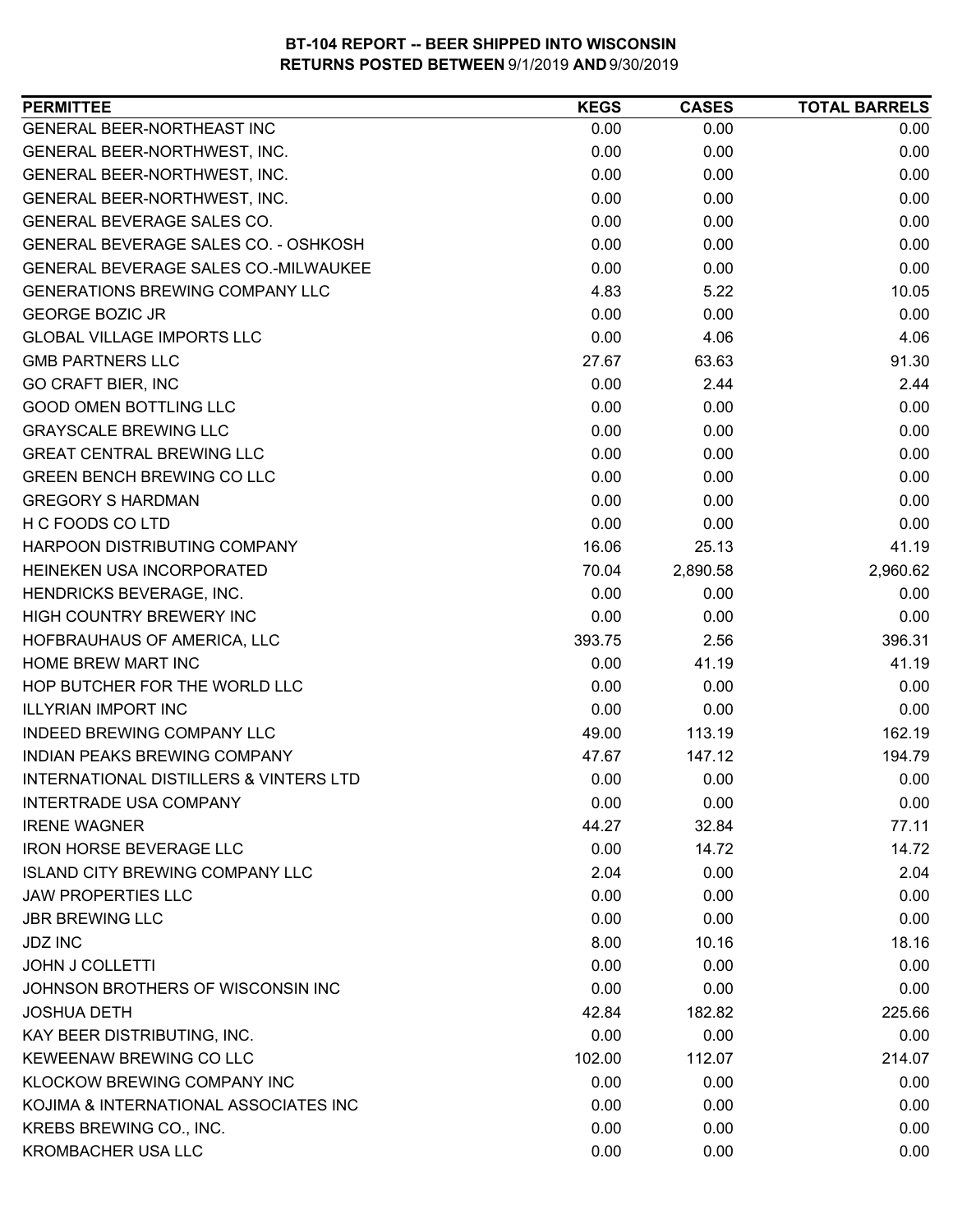| <b>PERMITTEE</b>                     | <b>KEGS</b> | <b>CASES</b> | <b>TOTAL BARRELS</b> |
|--------------------------------------|-------------|--------------|----------------------|
| KUHNHENN BREWING CO LLC              | 2.00        | 0.00         | 2.00                 |
| KYSELA PERE ET FILS LTD              | 0.00        | 0.00         | 0.00                 |
| LA CROSSE BEVERAGE LLC               | 0.00        | 0.00         | 0.00                 |
| LABATT USA OPERATING CO LLC          | 0.00        | 2,594.11     | 2,594.11             |
| <b>LAGUNITAS BREWING CO</b>          | 133.50      | 456.15       | 589.65               |
| LAKE SUPERIOR BREWING CO LLC         | 32.50       | 29.03        | 61.53                |
| LARRY'S DISTRIBUTING CO., INC.       | 0.00        | 0.00         | 0.00                 |
| LEE BEVERAGE OF WISCONSIN LLC        | 0.00        | 0.00         | 0.00                 |
| LEE BEVERAGE OF WISCONSIN LLC        | 0.00        | 0.00         | 0.00                 |
| LEE BEVERAGE OF WISCONSIN LLC        | 0.00        | 0.00         | 0.00                 |
| LEFT COAST BREWING CO                | 0.00        | 0.00         | 0.00                 |
| LENA BEVERAGE COMPANY                | 4.67        | 0.00         | 4.67                 |
| LIFT BRIDGE BREWING TECHNOLOGIES LLC | 169.51      | 143.03       | 312.54               |
| <b>LONGSTOCK III LLC</b>             | 0.00        | 0.00         | 0.00                 |
| LOUIS GLUNZ BEER INC                 | 4.00        | 31.13        | 35.13                |
| <b>LUPULIN BREWING LLC</b>           | 1.84        | 1.33         | 3.17                 |
| MAINE BEER COMPANY, LLC              | 0.00        | 0.00         | 0.00                 |
| <b>MANKATO BREWERY LLC</b>           | 0.00        | 0.00         | 0.00                 |
| MARK ANTHONY BRANDS INC              | 0.00        | 15, 152. 14  | 15, 152. 14          |
| MASSACHUSETTS BEVERAGE ALLIANCE LLC  | 0.00        | 0.00         | 0.00                 |
| MERCENARY BREWERY & DISTILLERY LLC   | 0.00        | 0.00         | 0.00                 |
| MERCHANT DU VIN CORPORATION          | 63.68       | 95.81        | 159.49               |
| METROPOLITAN BREWING LLC             | 0.00        | 0.00         | 0.00                 |
| <b>MHW LTD</b>                       | 16.02       | 17.72        | 33.74                |
| MIA BREWERY CO. INC.                 | 0.00        | 0.00         | 0.00                 |
| MICHAEL G ANSAY                      | 0.00        | 0.00         | 0.00                 |
| MICHAUD DISTRIBUTING INC             | 0.00        | 0.00         | 0.00                 |
| MIGHTY SWELL COCKTAIL COMPANY LLC    | 0.00        | 0.00         | 0.00                 |
| MILLERCOORS LLC                      | 389.75      | 10,847.69    | 11,237.44            |
| MODERN TIMES DRINKS, INC             | 0.00        | 0.00         | 0.00                 |
| MONKLESS BREWING LLC                 | 0.00        | 0.00         | 0.00                 |
| <b>MOR-DALL ENTERPRISES INC.</b>     | 0.00        | 0.00         | 0.00                 |
| MOTHER LODE BREWING LLC              | 0.00        | 0.00         | 0.00                 |
| MOUNTAINEER HOLDINGS LLC             | 0.00        | 0.00         | 0.00                 |
| MUTUAL WHOLESALE LIQUOR INC          | 0.00        | 0.00         | 0.00                 |
| <b>NDC SYSTEMS LP</b>                | 72.83       | 0.00         | 72.83                |
| NEBRASKA BREWING CO INC              | 6.00        | 6.50         | 12.50                |
| NEW BELGIUM BREWING COMPANY INC      | 208.33      | 864.23       | 1,072.56             |
| NEW HOLLAND BREWING CO LLC           | 0.00        | 0.00         | 0.00                 |
| NEW YORK MUTUAL TRADING CO INC       | 0.00        | 0.65         | 0.65                 |
| NOELKE DISTRIBUTORS, INC.            | 0.00        | 0.00         | 0.00                 |
| NORTH COAST BREWING CO INC           | 3.33        | 21.18        | 24.51                |
| NORTHERN UNITED BREWING COMPANY, LLC | 0.00        | 0.00         | 0.00                 |
| NOUVEAU VENTURES LLC                 | 0.00        | 0.00         | 0.00                 |
| ODELL BREWING COMPANY                | 63.00       | 97.98        | 160.98               |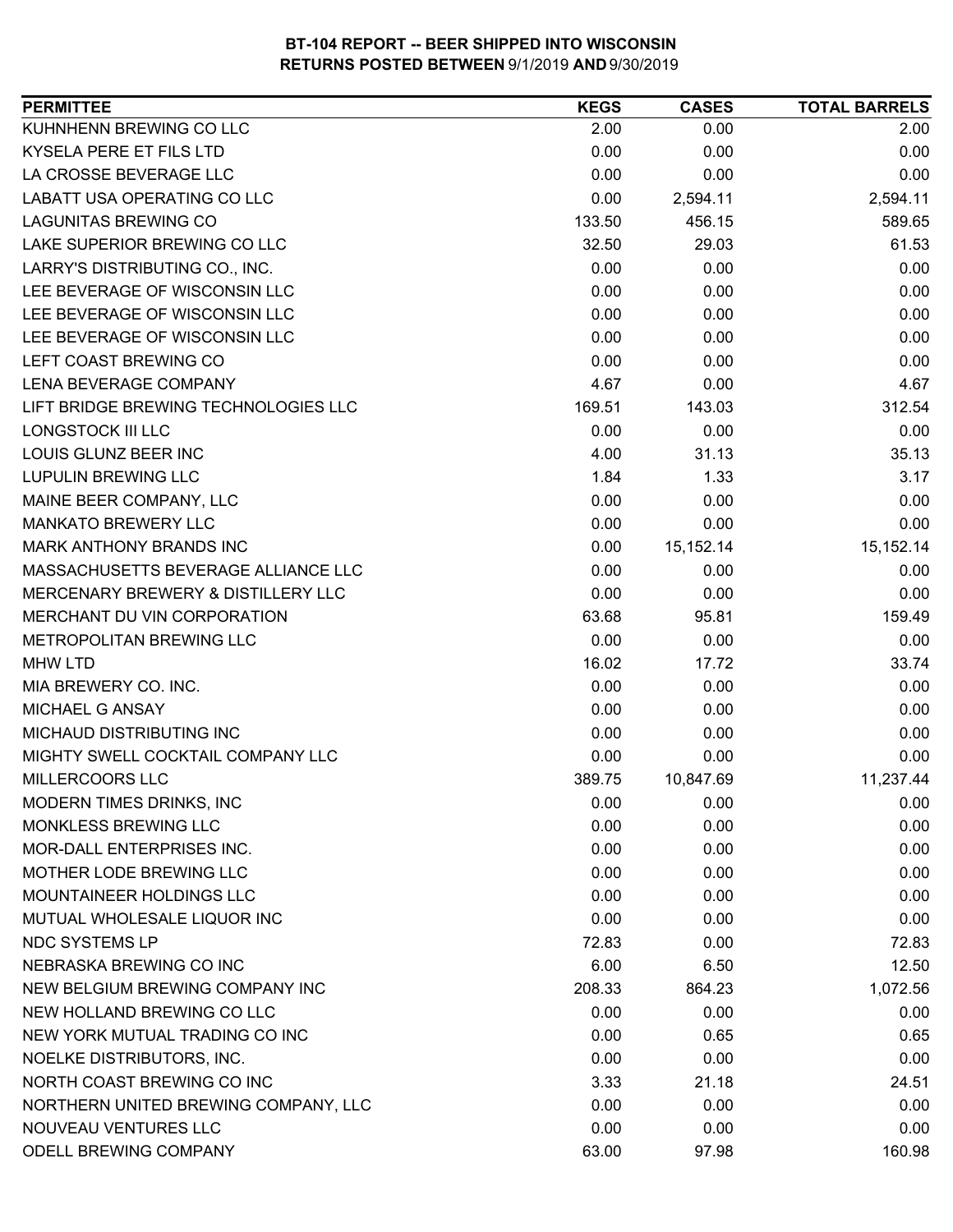| <b>PERMITTEE</b>                     | <b>KEGS</b> | <b>CASES</b> | <b>TOTAL BARRELS</b> |
|--------------------------------------|-------------|--------------|----------------------|
| OFF-KILTER BREWING INC               | 1.25        | 1.16         | 2.41                 |
| OREGON BREWING COMPANY INC           | 10.22       | 45.20        | 55.42                |
| OSKAR BLUES BREWERY LLC              | 66.38       | 785.08       | 851.46               |
| OTT SCHWEITZER DISTRIBUTORSHIP, INC. | 0.00        | 0.00         | 0.00                 |
| PABST BREWING COMPANY LLC            | 51.84       | 587.56       | 639.40               |
| PALS BREWING COMPANY, LLC            | 0.00        | 0.00         | 0.00                 |
| PAMPA BEVERAGES LLC                  | 0.00        | 0.00         | 0.00                 |
| PARADOX BEER COMPANY INC             | 0.00        | 0.00         | 0.00                 |
| PARK RIDGE DISTRIBUTING, INC.        | 0.00        | 0.00         | 0.00                 |
| PATERNO IMPORTS LTD                  | 0.00        | 0.00         | 0.00                 |
| PAULANER USA LLC                     | 252.25      | 261.11       | 513.36               |
| PEHLER DISTRIBUTING, INC.            | 0.00        | 0.00         | 0.00                 |
| PERENNIAL PARTNERS LLC               | 6.66        | 7.42         | 14.08                |
| PHIL KNUTSEN                         | 0.00        | 0.00         | 0.00                 |
| PHILLIPS WINE COMPANY                | 0.00        | 0.00         | 0.00                 |
| PIPEWORKS PRODUCTION LLC             | 0.00        | 0.00         | 0.00                 |
| PROST BREWING COMPANY LLC            | 12.00       | 17.42        | 29.42                |
| RATAS WHOLESALE LIQUOR COMPANY       | 0.00        | 0.00         | 0.00                 |
| <b>RAVEN BRANDS INC</b>              | 0.00        | 0.00         | 0.00                 |
| <b>REEDS INC</b>                     | 0.00        | 0.00         | 0.00                 |
| RENEGADE BREWING COMPANY LLC         | 0.00        | 0.00         | 0.00                 |
| RHINEGEIST, LLC                      | 38.83       | 47.18        | 86.01                |
| RIO BRAVO BREWING COMPANY            | 0.00        | 0.00         | 0.00                 |
| S. & S. DISTRIBUTING, INC.           | 0.00        | 0.00         | 0.00                 |
| S. & S. DISTRIBUTING, INC.           | 0.00        | 0.00         | 0.00                 |
| SAPPORO USA INC                      | 12.49       | 29.19        | 41.68                |
| SARATOGA LIQUOR CO., INC.            | 0.00        | 0.00         | 0.00                 |
| SAUGATUCK BREWING COMPANY INC        | 4.00        | 19.60        | 23.60                |
| <b>SHANE WELCH</b>                   | 0.00        | 15.10        | 15.10                |
| SHELTON BROTHERS INC                 | 0.00        | 0.00         | 0.00                 |
| <b>SHORTS BREWING COMPANY</b>        | 14.66       | 27.94        | 42.60                |
| SIERRA NEVADA BREWING COMPANY        | 58.01       | 748.60       | 806.61               |
| SINGHA NORTH AMERICA INC             | 0.00        | 0.00         | 0.00                 |
| SOCIABLE CIDER WERKS LLC             | 0.00        | 1.16         | 1.16                 |
| SOLEMN OATH BREWERY LLC              | 6.98        | 5.58         | 12.56                |
| SOUTHERN GRIST BREWING COMPANY       | 8.00        | 5.71         | 13.71                |
| SOUTHERN TIER BREWING COMPANY LLC    | 0.00        | 26.11        | 26.11                |
| SP3 LLC                              | 0.00        | 0.00         | 0.00                 |
| SPIRAL BREWERY LLC                   | 0.00        | 0.00         | 0.00                 |
| <b>SRB OPERATIONS LLC</b>            | 0.00        | 0.00         | 0.00                 |
| ST KILLIAN IMPORTING CO INC          | 86.50       | 236.88       | 323.38               |
| STANLEY STAWSKI DIST CO INC          | 0.00        | 26.89        | 26.89                |
| <b>STEVE CRIDER</b>                  | 0.00        | 0.00         | 0.00                 |
| STONE BREWING CO LLC                 | 38.50       | 79.16        | 117.66               |
| SUGAR CREEK ACQUISITION LLC          | 10.00       | 37.17        | 47.17                |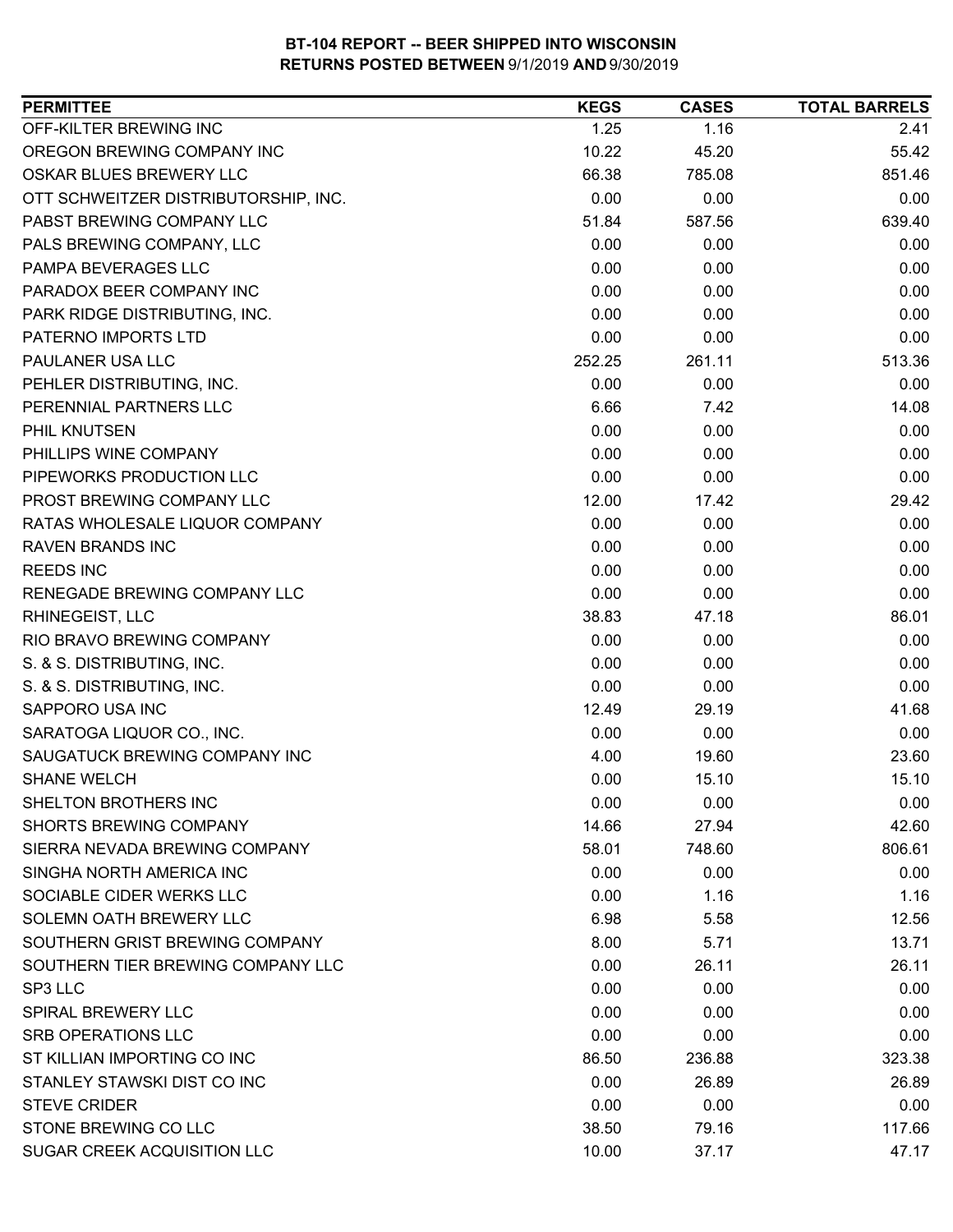| <b>PERMITTEE</b>                        | <b>KEGS</b> | <b>CASES</b> | <b>TOTAL BARRELS</b> |
|-----------------------------------------|-------------|--------------|----------------------|
| SUMMIT BREWING COMPANY                  | 169.84      | 309.62       | 479.46               |
| SUN KING BREWING CO LLC                 | 0.00        | 0.00         | 0.00                 |
| SUPERIOR BEVERAGES LLC                  | 0.00        | 0.00         | 0.00                 |
| <b>SURLY BREWING COMPANY</b>            | 242.92      | 316.05       | 558.97               |
| SURVILLE ENTERPRISES CORP               | 0.00        | 0.00         | 0.00                 |
| SYLWESTER KOLAKOWSKI                    | 0.00        | 0.00         | 0.00                 |
| TABLEBLUFF BREWING CO INC               | 0.00        | 0.00         | 0.00                 |
| TERRAPIN BEER COMPANY LLC               | 135.00      | 256.78       | 391.78               |
| THE BROOKLYN BREWERY CORPORATION        | 0.00        | 0.00         | 0.00                 |
| THE BRUERY LLC                          | 3.33        | 5.81         | 9.14                 |
| THE CHURCH STREET BREWING COMPANY LLC   | 6.41        | 17.14        | 23.55                |
| THE GAMBRINUS COMPANY                   | 92.00       | 268.25       | 360.25               |
| THE GREAT LAKES BREWING CO              | 95.50       | 111.20       | 206.70               |
| THE R.S. LIPMAN COMPANY                 | 0.00        | 0.00         | 0.00                 |
| THE TRI CITY BREWING COMPANY            | 0.00        | 0.00         | 0.00                 |
| THREE FLOYDS BREWING LLC                | 184.14      | 231.55       | 415.69               |
| TIGHTHEAD BREWING COMPANY               | 0.00        | 0.00         | 0.00                 |
| <b>TODD FYTEN</b>                       | 0.00        | 0.00         | 0.00                 |
| <b>TOPPLING GOLIATH INC</b>             | 51.84       | 209.02       | 260.86               |
| TRIANGLE DISTRIBUTING COMPANY, INC.     | 0.00        | 0.00         | 0.00                 |
| <b>TROIKA BREWING COMPANY LLC</b>       | 2.17        | 0.00         | 2.17                 |
| <b>TRUCKEE CRAFT BREWING</b>            | 0.00        | 0.00         | 0.00                 |
| TWO BEERS BREWING CO LLC                | 0.00        | 0.00         | 0.00                 |
| TWO BROTHERS BREWING COMPANY            | 5.33        | 52.99        | 58.32                |
| UINTA BREWING COMPANY                   | 0.00        | 0.00         | 0.00                 |
| UNE ANNEE BREWERY LLC                   | 12.28       | 23.22        | 35.50                |
| UNITED STATES BEVERAGE LLC              | 5.13        | 37.64        | 42.77                |
| UNITED STATES DISTILLED PRODUCTS CO.    | 0.00        | 317.14       | 317.14               |
| UNITY VIBRATION LIVING KOMBUCHA TEA LLC | 0.67        | 8.83         | 9.50                 |
| UPLAND BREWING COMPANY INC              | 0.00        | 0.00         | 0.00                 |
| VINO.COM LLC                            | 162.32      | 128.19       | 290.51               |
| VOODOO BREWING COMPANY INC.             | 0.00        | 0.00         | 0.00                 |
| WARSTEINER IMPORTERS AGENCY INC         | 0.00        | 15.24        | 15.24                |
| <b>WDI LLC</b>                          | 0.00        | 0.00         | 0.00                 |
| <b>WDI LLC</b>                          | 0.00        | 0.00         | 0.00                 |
| <b>WEIN BAUER INC</b>                   | 0.00        | 0.00         | 0.00                 |
| <b>WETTEN IMPORTERS INC</b>             | 0.00        | 0.00         | 0.00                 |
| WEYERBACHER BREWING CO INC              | 0.00        | 0.00         | 0.00                 |
| <b>WHINER BREWERY LLC</b>               | 3.50        | 19.31        | 22.81                |
| <b>WICKED RIVER BREWERY LLC</b>         | 0.00        | 0.00         | 0.00                 |
| WILD MIND ARTISAN ALES LLC              | 0.00        | 0.63         | 0.63                 |
| WIN IT TOO INC                          | 69.05       | 55.08        | 124.13               |
| WINERY EXCHANGE, INC.                   | 0.00        | 0.00         | 0.00                 |
| WISCONSIN DISTRIBUTORS EAST LLC         | 0.00        | 0.00         | 0.00                 |
| WISCONSIN DISTRIBUTORS NORTH LLC        | 0.00        | 0.00         | 0.00                 |